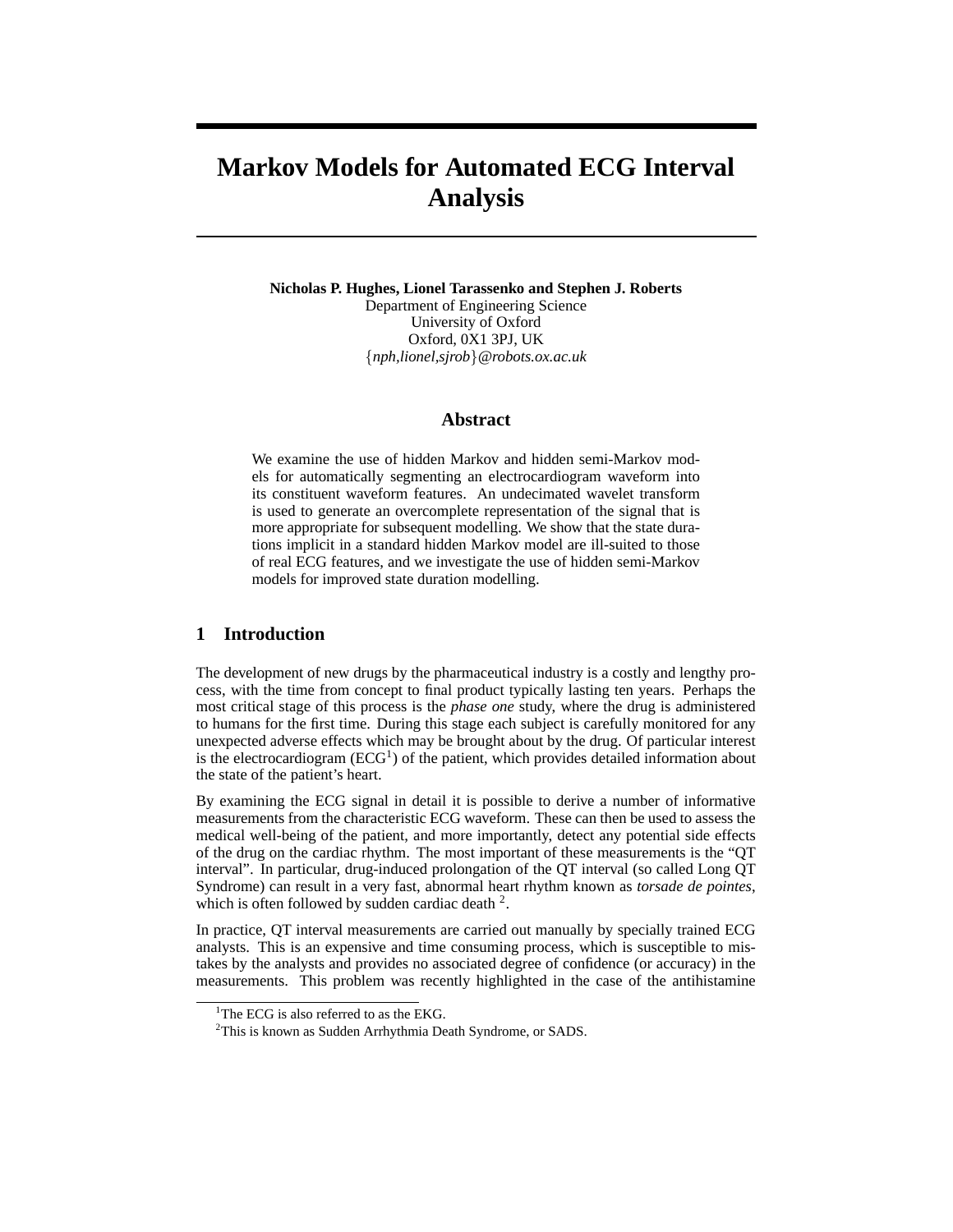

Figure 1: A human ECG waveform.

*terfenadine*, which had the side-effect of significantly prolonging the QT interval in a number of patients. Unfortunately this side-effect was not detected in the clinical trials and only came to light after a large number of people had unexpectedly died whilst taking the drug [8].

In this paper we consider the problem of automated ECG interval analysis from a machine learning perspective. In particular, we examine the use of hidden Markov models for automatically segmenting an ECG signal into its constituent waveform features. A redundant wavelet transform is used to provide an informative representation which is both robust to noise and tuned to the morphological characteristics of the waveform features. Finally we investigate the use of hidden semi-Markov models for explicit state duration modelling.

# **2 The Electrocardiogram**

## **2.1 The ECG Waveform**

Each individual heartbeat is comprised of a number of distinct cardiological stages, which in turn give rise to a set of distinct features in the ECG waveform. These features represent either *depolarization* (electrical discharging) or *repolarization* (electrical recharging) of the muscle cells in particular regions of the heart. Figure 1 shows a human ECG waveform and the associated features. The standard features of the ECG waveform are the P wave, the QRS complex and the T wave. Additionally a small U wave (following the T wave) is occasionally present.

The cardiac cycle begins with the P wave (the start and end points of which are referred to as Pon and Poff), which corresponds to the period of *atrial depolarization* in the heart. This is followed by the QRS complex, which is generally the most recognisable feature of an ECG waveform, and corresponds to the period of *ventricular depolarization*. The start and end points of the QRS complex are referred to as the Q and J points. The T wave follows the QRS complex and corresponds to the period of *ventricular repolarization*. The end point of the T wave is referred to as  $T<sub>off</sub>$  and represents the end of the cardiac cycle (presuming the absence of a U wave).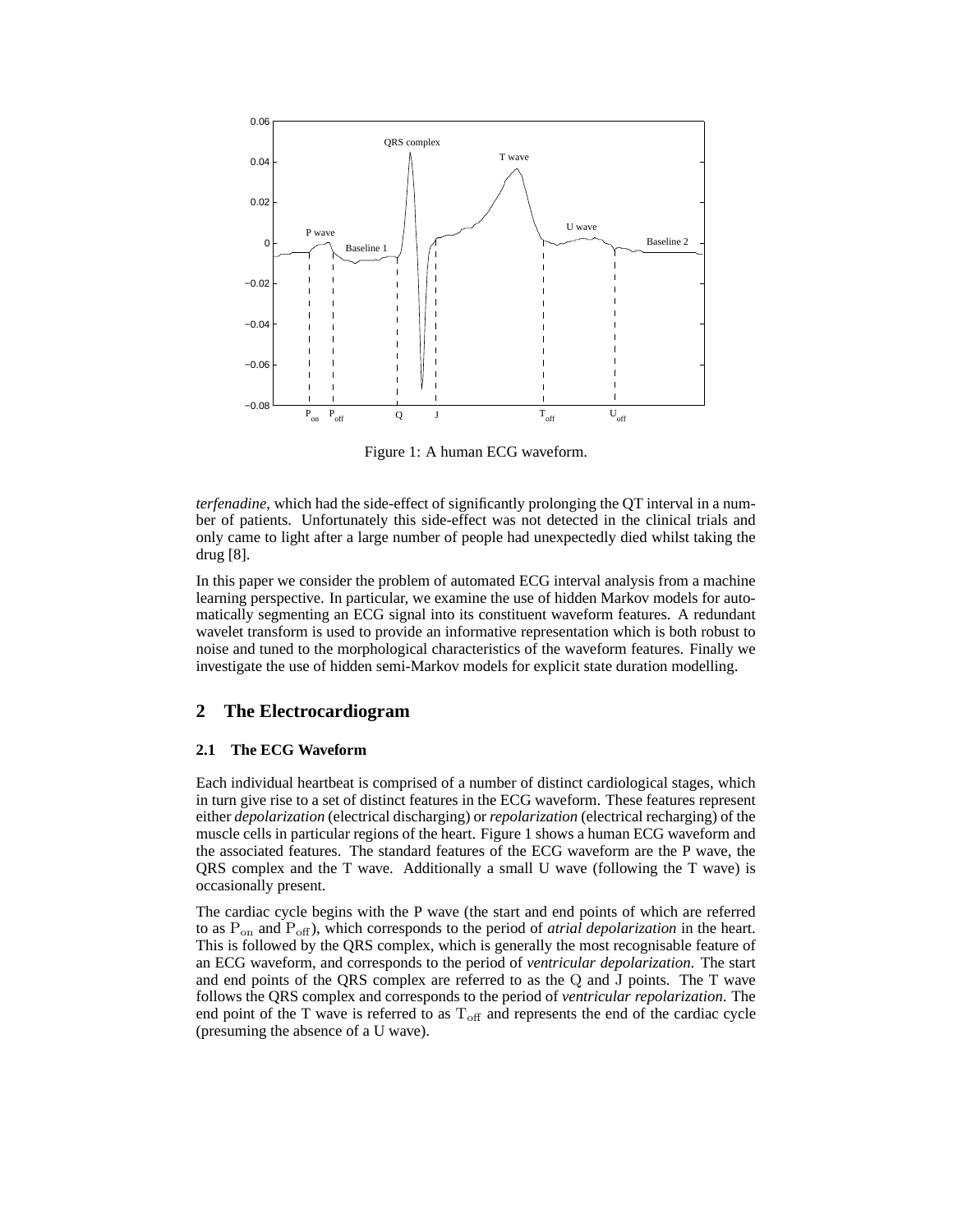#### **2.2 ECG Interval Analysis**

The timing between the onset and offset of particular features of the ECG (referred to as an *interval*) is of great importance since it provides a measure of the state of the heart and can indicate the presence of certain cardiological conditions. The two most important intervals in the ECG waveform are the QT interval and the PR interval. The QT interval is defined as the time from the *start* of the QRS complex to the *end* of the T wave, i.e. T<sub>off</sub> − Q, and corresponds to the total duration of electrical activity (both depolarization and repolarization) in the ventricles. Similarly, the PR interval is defined as the time from the *start* of the P wave to the *start* of the QRS complex, i.e.  $Q - P_{on}$ , and corresponds to the time from the onset of atrial depolarization to the onset of ventricular depolarization.

The measurement of the QT interval is complicated by the fact that a precise mathematical definition of the end of the T wave does not exist. Thus T wave end measurements are inherently subjective and the resulting QT interval measurements often suffer from a high degree of inter- and intra-analyst variability. An automated ECG interval analysis system, which could provide robust and consistent measurements (together with an associated degree of confidence in each measurement), would therefore be of great benefit to the medical community.

#### **2.3 Previous Work on Automated ECG Interval Analysis**

The vast majority of algorithms for automated QT analysis are based on threshold methods which attempt to predict the end of the T wave as the point where the T wave crosses a predetermined threshold [3]. An exception to this is the work of Koski [4] who trained a hidden Markov model on raw ECG data using the Baum-Welch algorithm. However the performance of this model was not assessed against a labelled data set of ECG waveforms. More recently, Graja and Boucher have investigated the use of hidden Markov tree models for segmenting ECG signals encoded with the discrete wavelet transform [2].

## **3 Data Collection**

In order to develop an automated system for ECG interval analysis, we collected a data set of over 100 ECG waveforms (sampled at 500 Hz), together with the corresponding waveform feature boundaries<sup>3</sup> as determined by a group of expert ECG analysts. Due to time constraints it was not possible for each expert analyst to label every ECG waveform in the data set. Therefore we chose to distribute the waveforms at random amongst the different experts (such that each waveform was measured by one expert only).

For each ECG waveform, the following points were labelled:  $P_{on}$ ,  $P_{off}$ , Q, J and  $T_{off}$  (if a U wave was present the  $U_{\text{off}}$  point was also labelled). In addition, the point corresponding to the start of the next P wave (i.e. the P wave of the following heart beat),  $NP_{on}$ , was also labelled. During the data collection exercise, we found that it was not possible to obtain reliable estimates for the  $T_{on}$  and  $U_{on}$  points, and therefore these were taken to be the J and  $T_{\text{off}}$  points respectively.

## **4 A Hidden Markov Model for ECG Interval Analysis**

It is natural to view the ECG signal as the result of a generative process, in which each waveform feature is *generated* by the corresponding cardiological state of the heart. In addition, the ECG state sequence obeys the Markov property, since each state is solely

 $3$ We developed a novel software application which enabled an ECG analyst to label the boundaries of each of the features of an ECG waveform, using a pair of "onscreen calipers".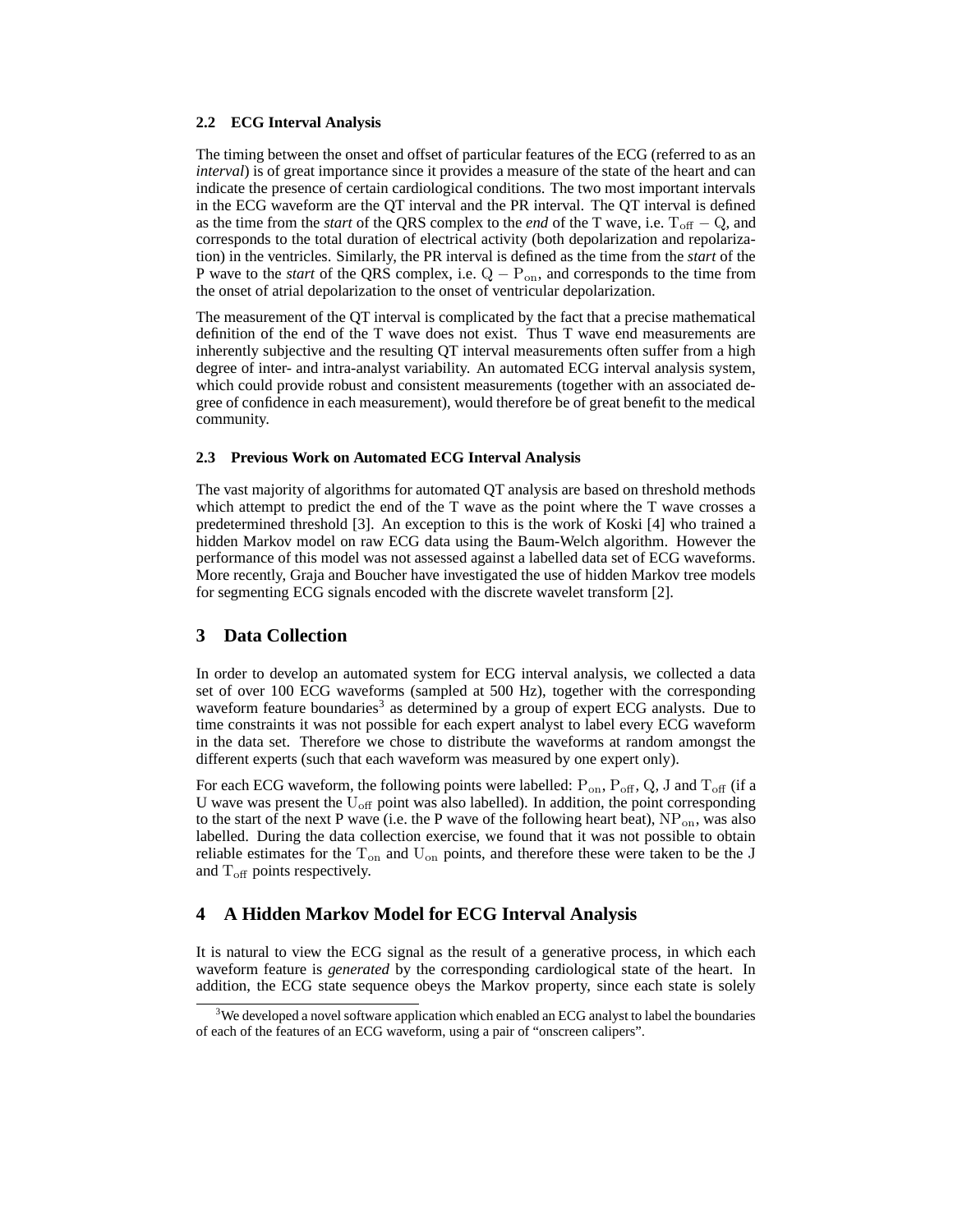| P wave                                  |  | $\begin{bmatrix} 5.5 & 47.2 & 0.5 & 4.4 & 26.5 & 15.9 \end{bmatrix}$            |      |
|-----------------------------------------|--|---------------------------------------------------------------------------------|------|
| Baseline 1                              |  | $1.7$ 80.0 1.6 1.3 9.5 5.9                                                      |      |
| QRS complex   1.0 11.3 79.0 4.6 2.7 1.4 |  |                                                                                 |      |
| T wave                                  |  | $\begin{array}{cccccc} 0.9 & 1.8 & 1.2 & \mathbf{83.6} & 7.3 & 5.2 \end{array}$ |      |
| Baseline 2                              |  | $2.3$ 32.2 1.3 3.5 31.8 28.9                                                    |      |
| U wave                                  |  | $0.6$ 25.3 $0.6$ 3.9 26.8                                                       | 42.8 |
|                                         |  |                                                                                 |      |

Table 1: Percentage confusion matrix for an HMM trained on the raw ECG data.

dependent on the previous state. Thus, hidden Markov models (HMMs) would seem ideally suited to the task of segmenting an ECG signal into its constituent waveform features.

Using the labelled data set of ECG waveforms we trained a hidden Markov model in a *supervised* manner. The model was comprised of the following states: P wave, QRS complex, T wave, U wave, and Baseline. The parameters of the transition matrix  $a_{ij}$  were computed using the maximum likelihood estimates, given by:

$$
\hat{a}_{ij} = n_{ij} / \sum_{k} n_{ik} \tag{1}
$$

where  $n_{ij}$  is the total number of transitions from state i to state j over all of the label sequences. We estimated the observation (or emission) probability densities  $b_i$  for each state  $i$  by fitting a Gaussian mixture model (GMM) to the set of signal samples corresponding to that particular state<sup>4</sup>. Model selection for the GMM was performed using the minimum description length framework [1].

In our initial experiments, we found that the use of a single state to represent all the regions of baseline in the ECG waveform resulted in poor performance when the model was used to infer the underlying state sequence of new unseen waveforms. In particular, a single baseline state allowed for the possibility of the model returning to the P wave state, following a P wave - Baseline sequence. Therefore we decided to partition the Baseline state into two separate states; one corresponding to the region of baseline between the  $P_{\text{off}}$  and Q points (which we termed "Baseline 1"), and a second corresponding to the region between the  $T_{\text{off}}$  and  $NP_{\text{on}}$  points<sup>5</sup> (termed "Baseline 2").

In order to fully evaluate the performance of our model, we performed 5-fold crossvalidation on the data set of 100 labelled ECGs. Prior to training and testing, the raw ECG data was pre-processed to have zero mean and unit energy. This was done in order to normalise the dynamic range of the signals and stabilise the baseline sections. Once the model had been trained, the Viterbi algorithm [9] was used to infer the optimal state sequence for each of the signals in the test set.

Table 1 shows the resulting confusion matrix (computed from the state assignments on a *sample-point* basis). Although reasonable classification accuracies are obtained for the QRS complex and T wave states, the P wave state is almost entirely misclassified as Baseline 1, Baseline 2 or U wave. In order to improve the performance of the model, we require an encoding of the ECG that captures the key temporal and spectral characteristics of the waveform features in a more informative representation than that of the raw time series data alone. Thus we now examine the use of wavelet methods for this purpose.

<sup>&</sup>lt;sup>4</sup>We also investigated *autoregressive* observation densities, although these were found to perform poorly in comparison to GMMs.

<sup>&</sup>lt;sup>5</sup>If a U wave was present the U<sub>off</sub> point was used instead of T<sub>off</sub>.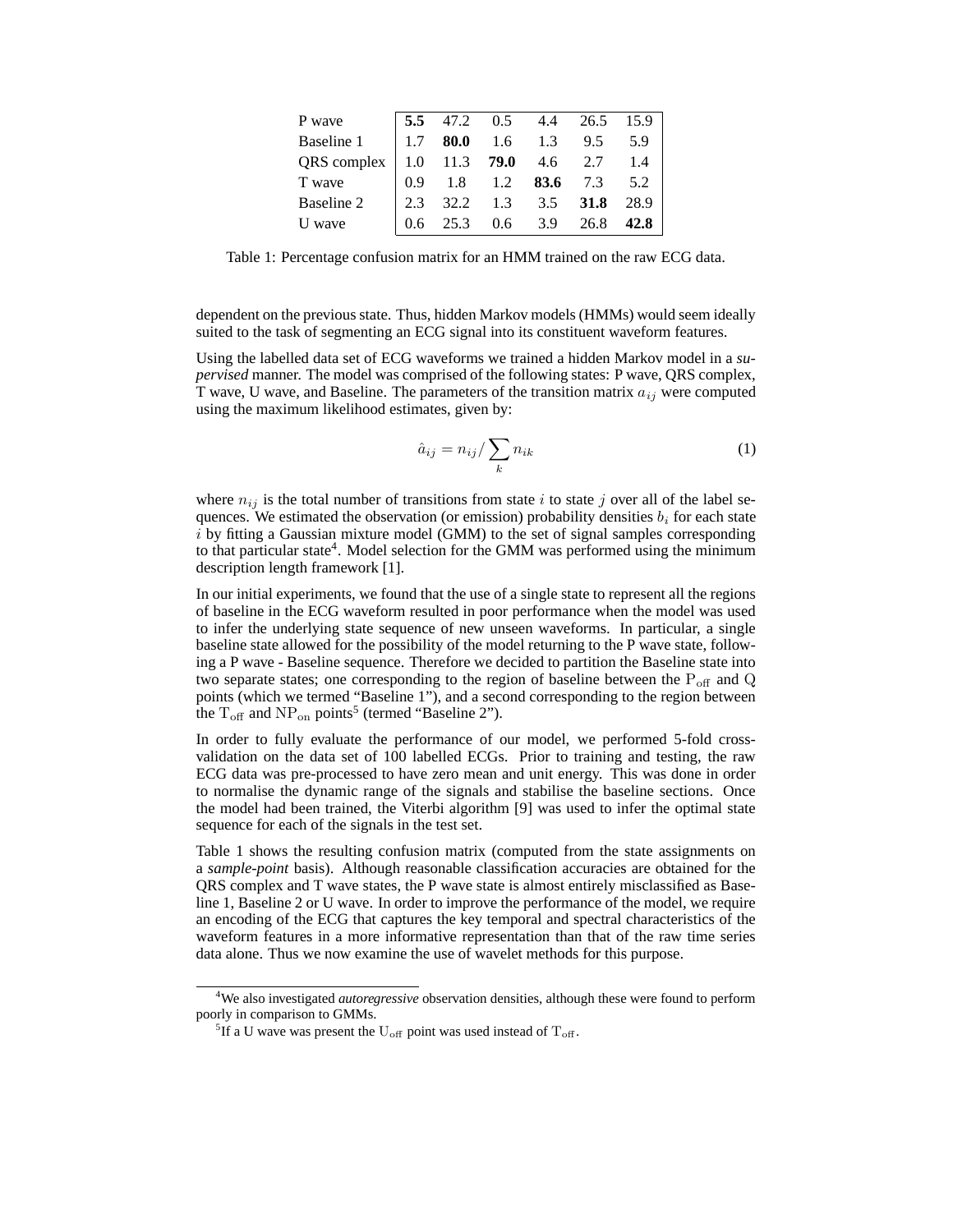| P wave      | $\begin{vmatrix} 74.2 & 14.4 & 0.1 \end{vmatrix}$ |            |          | 0.3   | 11.0 |      |
|-------------|---------------------------------------------------|------------|----------|-------|------|------|
| Baseline 1  | 15.8                                              | 81.5 $1.7$ |          | 0.1   | 0.9  |      |
| QRS complex | $\begin{array}{ccc} \hline \end{array}$           | 2.1        | 94.4     | 3.5   |      |      |
| T wave      | $\theta$                                          | $\theta$   | 1.0      | 96.1  | 2.2  | 0.7  |
| Baseline 2  | 1.4                                               | $\theta$   | $\theta$ | - 1.6 | 95.6 | -1.4 |
| U wave      | 0.1                                               | 0.1        | 0.1      | - 1.7 | 85.6 | 12.4 |

Table 2: Percentage confusion matrix for an HMM trained on the wavelet encoded ECG.

### **4.1 Wavelet Encoding of ECG**

Wavelets are a class of functions that possess compact support and form a basis for all finite energy signals. They are able to capture the non-stationary spectral characteristics of a signal by decomposing it over a set of *atoms* which are localised in both time and frequency. These atoms are generated by scaling and translating a single mother wavelet.

The most popular wavelet transform algorithm is the discrete wavelet transform (DWT), which uses the set of *dyadic* scales (i.e. those based on powers of two) and translates of the mother wavelet to form an orthonormal basis for signal analysis. The DWT is therefore most suited to applications such as data compression where a compact description of a signal is required. An alternative transform is derived by allowing the translation parameter to vary continuously, whilst restricting the scale parameter to a dyadic scale (thus, the set of time-frequency atoms now forms a *frame*). This leads to the undecimated wavelet transform<sup>6</sup> (UWT), which for a signal  $s \in \mathbf{L}^2(\mathbb{R})$ , is given by:

$$
w_{\upsilon}(\tau) = \frac{1}{\sqrt{\upsilon}} \int_{-\infty}^{+\infty} s(t) \, \psi^* \left( \frac{t - \tau}{\upsilon} \right) dt \qquad \upsilon = 2^k, k \in \mathbb{Z}, \tau \in \mathbb{R} \tag{2}
$$

where  $w_v(\tau)$  are the UWT coefficients at scale v and shift  $\tau$ , and  $\psi^*$  is the complex conjugate of the mother wavelet. In practice the UWT can be computed in  $O(N \log N)$  using fast filter bank algorithms [6].

The UWT is particularly well-suited to ECG interval analysis as it provides a timefrequency description of the ECG signal on a sample-by-sample basis. In addition, the UWT coefficients are translation-invariant (unlike the DWT coefficients), which is important for pattern recognition applications.

In order to find the most effective wavelet basis for our application, we examined the performance of HMMs trained on ECG data encoded with wavelets from the Daubechies, Symlet, Coiflet and Biorthogonal wavelet families. In the frequency domain, a wavelet at a given scale is associated with a bandpass filter<sup>7</sup> of a particular centre frequency. Thus the optimal wavelet basis will correspond to the set of bandpass filters that are tuned to the unique spectral characteristics of the ECG.

In our experiments we found that the Coiflet wavelet with two vanishing moments resulted in the highest overall classification accuracy. Table 2 shows the results for this wavelet. It is evident that the UWT encoding results in a significant improvement in classification accuracy (for all but the U wave state), when compared with the results obtained on the raw ECG data.

<sup>&</sup>lt;sup>6</sup>The undecimated wavelet transform is also known as the stationary wavelet transform and the translation-invariant wavelet transform.

<sup>&</sup>lt;sup>7</sup>These filters satisfy a constant relative bandwidth property, known as "constant- $Q$ ".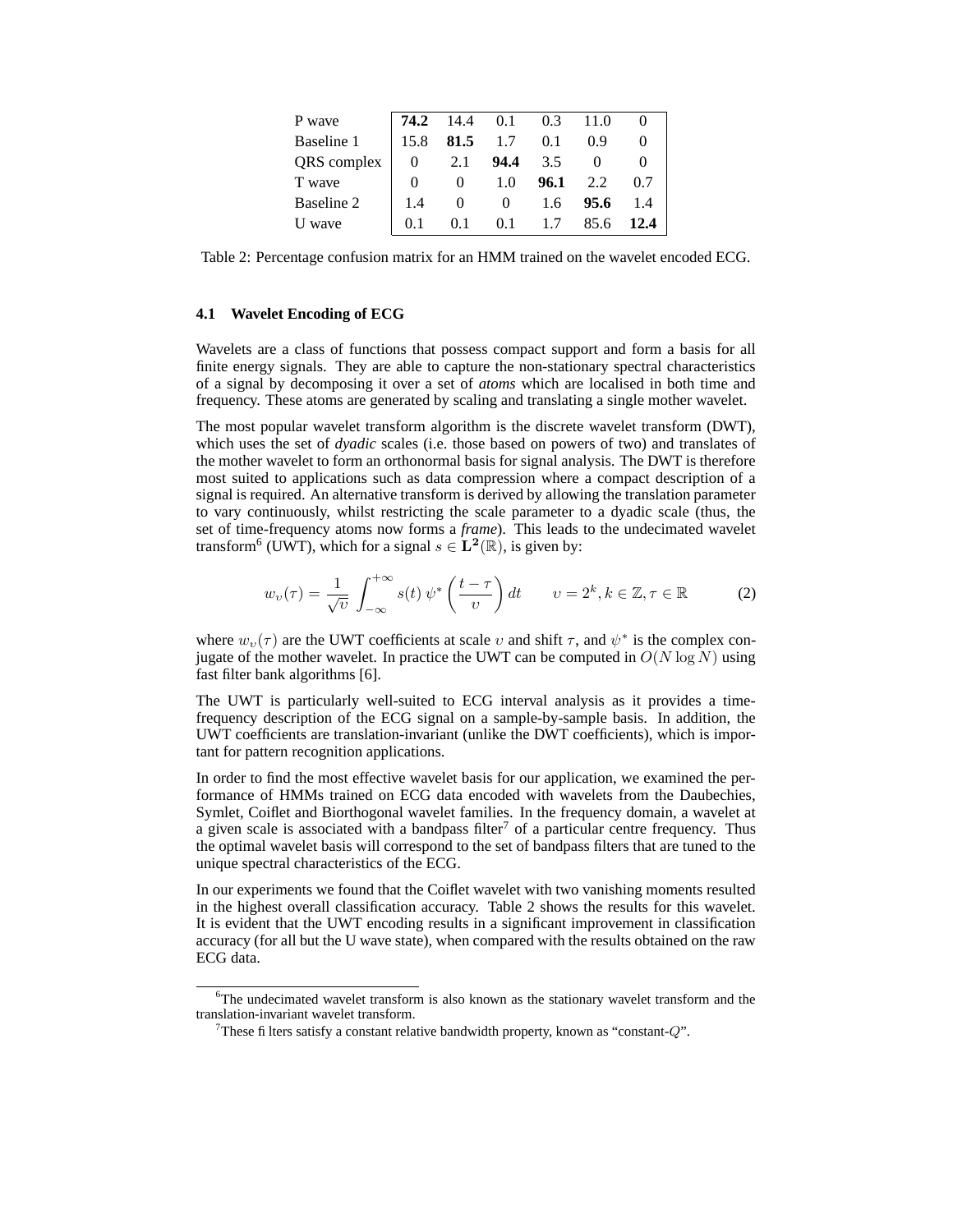

Figure 2: Histograms of the true state durations and those decoded by the HMM.

#### **4.2 HMM State Durations**

A significant limitation of the standard hidden Markov model is the manner in which it models state durations. For a given state i with self-transition coefficient  $a_{ii}$ , the probability density of the state duration  $d$  is a geometric distribution, given by:

$$
p_i(d) = (a_{ii})^{d-1}(1 - a_{ii})
$$
\n(3)

For the waveform features of the ECG signal, this geometric distribution is inappropriate. Figure 2 shows histograms of the true state durations and the durations of the states decoded by the HMM, for each of the P wave, QRS complex and T wave states. In each case it is clear that a significant number of decoded states have a duration that is much shorter than the minimum state duration observed with real ECG signals. Thus for a given ECG waveform the decoded state sequence may contain many more state transitions than are actually present in the signal. The resulting HMM state segmentation is then likely to be poor and the resulting QT and PR interval measurements unreliable.

One solution to this problem is to post-process the decoded state sequences using a median filter designed to smooth out sequences whose duration is known to be physiologically implausible. A more principled and more effective approach, however, is to model the probability density of the individual state durations *explicitly*, using a hidden semi-Markov model.

# **5 A Hidden Semi-Markov Model for ECG Interval Analysis**

A hidden semi-Markov model (HSMM) differs from a standard HMM in that each of the self-transition coefficients  $a_{ij}$  are set to zero, and an explicit probability density is specified for the duration of each state [5]. In this way, the individual state duration densities govern the amount of time the model spends in a given state, and the transition matrix governs the probability of the next state once this time has elapsed. Thus the underlying stochastic process is now a "semi-Markov" process.

To model the durations  $p_i(d)$  of the various waveform features of the ECG, we used a Gamma density since this is a positive distribution which is able to capture the inherent skewness of the ECG state durations. For each state  $i$ , maximum likelihood estimates of the shape and scale parameters were computed directly from the set of labelled ECG signals (as part of the cross-validation procedure).

In order to infer the most probable state sequence  $Q = \{q_1q_2 \cdots q_T\}$  for a given observation sequence  $O = \{O_1O_2 \cdots O_T\}$ , the standard Viterbi algorithm must be modified to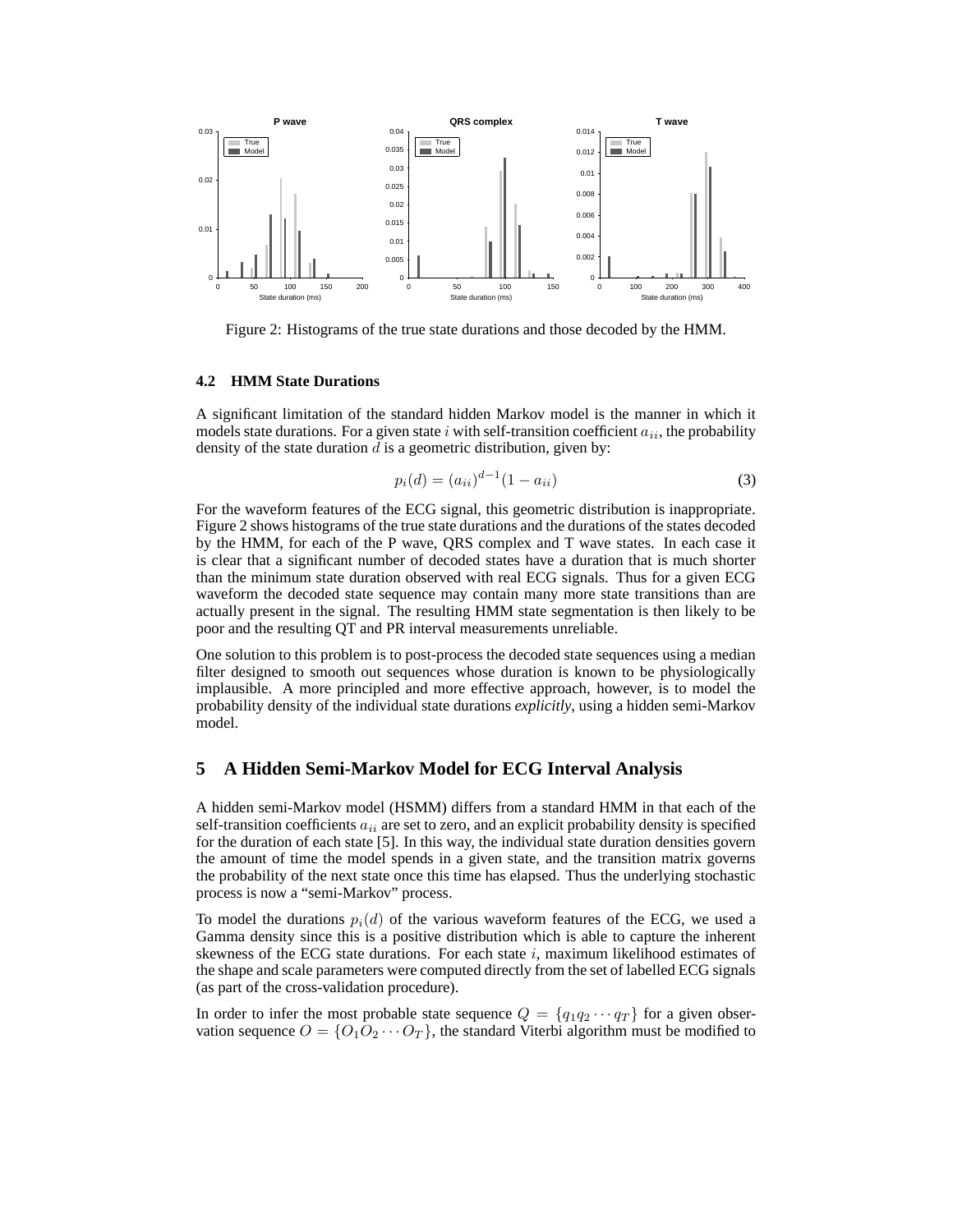

Figure 3: Histograms of the true state durations and those decoded by the HSMM.

handle the explicit state duration densities of the HSMM. We start by defining the likelihood of the most probable state sequence that accounts for the first t observations and ends in state i:

$$
\delta_t(i) = \max_{q_1 q_2 \cdots q_{t-1}} p(q_1 q_2 \cdots q_t = i, O_1 O_2 \cdots O_t | \lambda)
$$
\n(4)

where  $\lambda$  is the set of parameters governing the HSMM. The recurrence relation for computing  $\delta_t(i)$  is then given by:

$$
\delta_t(i) = \max_{d_i} \left\{ \max_j \{ \delta_{t-d_i}(j) a_{ji} \} p_i(d_i) \prod_{t'=t-d_i+1}^t b_i(O_{t'}) \right\}
$$
(5)

where the outer maximisation is performed over all possible values of the state duration  $d_i$ for state i, and the inner maximisation is over all states j. At each time t and for each state  $i$ , the two arguments that maximise equation  $(5)$  are recorded, and a simple backtracking procedure can then be used to find the most probable state sequence.

The time complexity of the Viterbi decoding procedure for an HSMM is given by  $O(K^2 T D_{max})$ , where K is the total number of states, and  $D_{max}$  is the maximum range of state durations over all K states, i.e.  $D_{max} = \max_i(\max(d_i) - \min(d_i))$ . As noted in [7], scaling the computation of  $\delta_t(i)$  to avoid underflow is non-trivial. However, by simply computing  $\log \delta_t(i)$  it is possible to avoid any numerical problems.

Figure 3 shows histograms of the resulting state durations for an HSMM trained on a wavelet encoding of the ECG (using 5-fold cross-validation). Clearly, the durations of the decoded state sequences are very well matched to the true durations of each of the ECG features. This improvement in duration modelling is reflected in the accuracy and robustness of the segmentations produced by the HSMM.

| Model                       |  |  |
|-----------------------------|--|--|
| HMM on raw ECG              |  |  |
| HMM on wavelet encoded ECG  |  |  |
| HSMM on wavelet encoded ECG |  |  |

Table 3: Mean absolute segmentation errors (in milliseconds) for each of the models.

Table 3 shows the mean absolute errors<sup>8</sup> for the  $P_{on}$ , Q, J and  $T_{off}$  points, for each of the models discussed. On the important task of accurately determining the  $Q$  and  $T<sub>off</sub>$  points for QT interval measurements, the HSMM significantly outperforms the HMM.

 $8$ The error was taken to be the time difference from the first decoded segment boundary to the true segment boundary (of the same type).